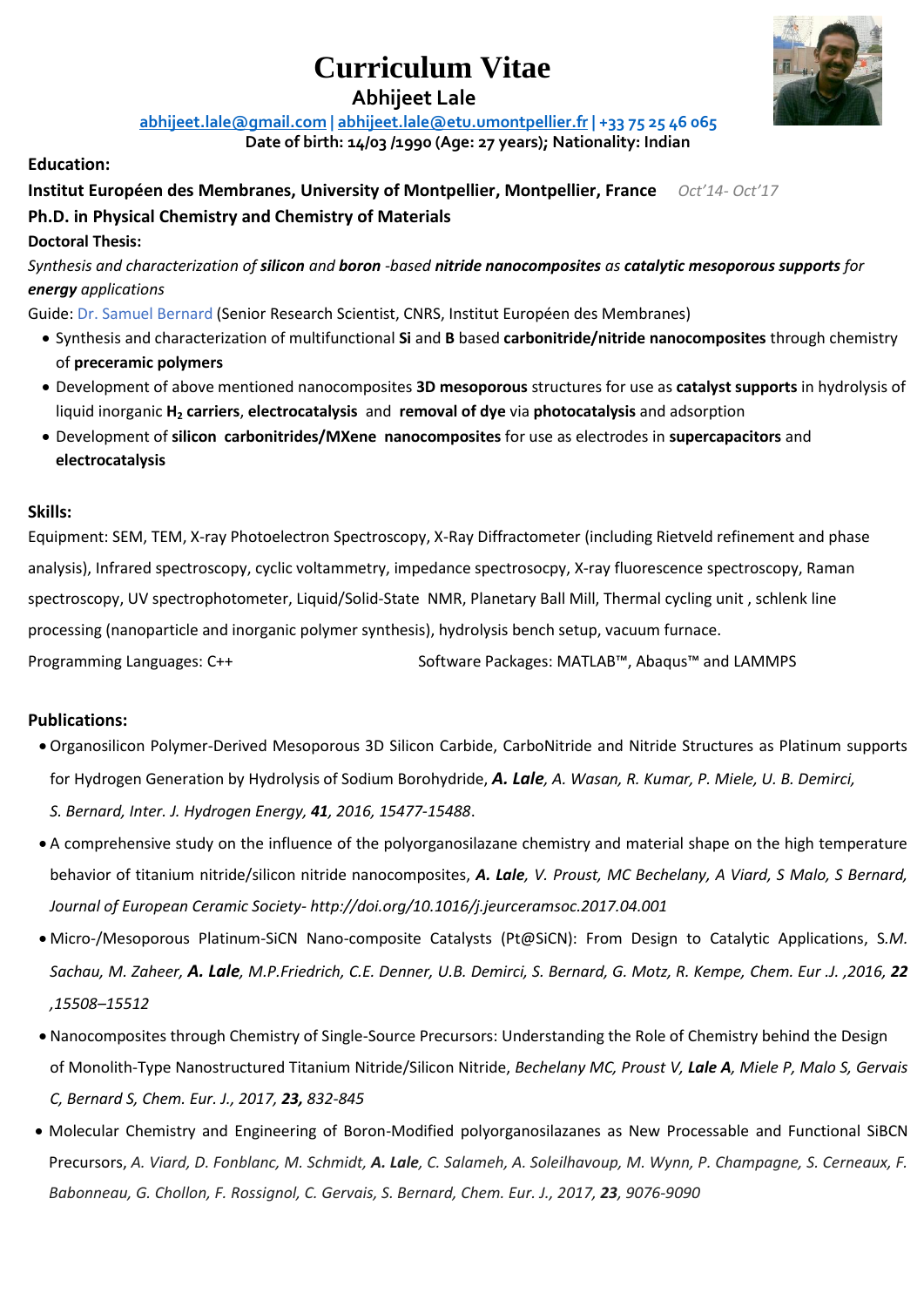# **Indian Institute of Technology (IIT) Madras, Chennai, India** *2009 – 2014*

#### **Dual Degree (Bachelors & Masters) CGPA: 8.38 (on 10 point scale)**

Major: Metallurgical and Materials Engineering Minor: Chemistry

#### **Dual Degree Project for Masters' Thesis:** *June'13- May'14*

*Development of Phosphate based Thermal Barrier Composite Coatings for turbine engines and turbochargers*  Guide: Dr. Ashutosh S. Gandhi (Department of Metallurgical and Materials Engineering, IIT Madras)

- Evaluation of solution precursor plasma sprayed **M2Zr2O7+MPO<sup>4</sup> composite (M: rare earth metal)** as potential material for TBC for high temperature applications
- Development of phosphate composite based **low cost paint** to coat the **inner surface of turbocharger exhaust** as TBC material

# **Professional & Research Experience:**

#### **Research Intern, National Institute of Material Science, Tsukuba, Japan** *May'13 – July'13*

Guide: Dr. Hideyuki Murakami, Group Leader, Surface Kinetics Group, High temperature Materials Unit Project: *Development of γ-TiAl as thermal barrier coatings over Ti-alloys via pack-cementation process*

 **Developed γ-TiAl coating** over Ti-834 alloy via pack-cementation process using pre-alloyed Ni-Al powders and optimizing parameters like temperature, partial pressures and dwelling time

# **Vocational Trainee, Merchant Mill, TATA Steel, Jamshedpur, India** *May'12 – June'12*

Guide: Dr. Gautam Mukherjee, Chief (Merchant Mill)

Project: *Reduction in variation in yield strength along the length of reinforcing bars*

- **Addressed a long standing problem** of non-uniform yield strength along the length of reinforcing bar
- Identified the **cause to be improper microstructure** of the pinch roll material being used to control the speed of rod while quenching and engineered a solution for the problem

#### **Industrial Trainee, Casting Manufacturing Unit, Larsen & Toubro, Coimbatore, India** *May'11 – June'11*

Guide: Dr. S. Sivakumar, Head of Research and Development

Project: Developing method for manufacturing of Riser-less SG iron castings for windmill applications

 Developed **a novel method** for manufacturing riser-less castings completely based on **optimization of metallurgical parameters** like pouring temperature, chiller placement, pouring time and composition

# **Projects:**

# **Development of portable sensors for nanoscale concentration detection**

Guide: Dr A. Subrahmanyam (Dept. of Physics, IIT Madras) *December'12 – September'13*

- Developed Surface enhanced Raman Spectroscopy as diagnostic tool for sensory applications
- Implemented use of **nanoparticle surface**(metals and biological cells) as receptor substrates

# **Synthesis of CuAlNi shape memory alloy via powder metallurgy route**

Guide: Dr Lakshman N. (Dept. of Metallurgical and Materials Engineering, IIT Madras) *August'12 – November'12*

- Evaluated this preparation route against other standard processes like casting
- **Achieved reduction in preparation time** of alloy as compared to standard routes
- Investigated the temperature effects on sintering characteristics during spark plasma sintering

# **Simulation of oxygen and defect diffusion in YSZ**

Guide: Dr Anand Kanjarla (Dept. of Metallurgical and Materials Engineering, IIT Madras) *August'13 – September'13*

 Modelled diffusion mechanism of oxygen in YSZ at different temp. and vacancy conc. using Bonn-Mayer potential **Finite element calculation of effective mechanical and thermal properties of multiphase materials**

Guide: Dr Anand Kanjarla (Dept. of Metallurgical and Materials Engineering, IIT Madras) *October'13 – November'13*

# **Academic Distinctions:**

 **NIMS Internship Program Fellowship:** Awarded by National Institute of Material Science (NIMS), Tsukuba, Japan to **70 students (out of 800)** globally for pursuing research in various areas of Material Science at NIMS *(May '13 – July '13)*